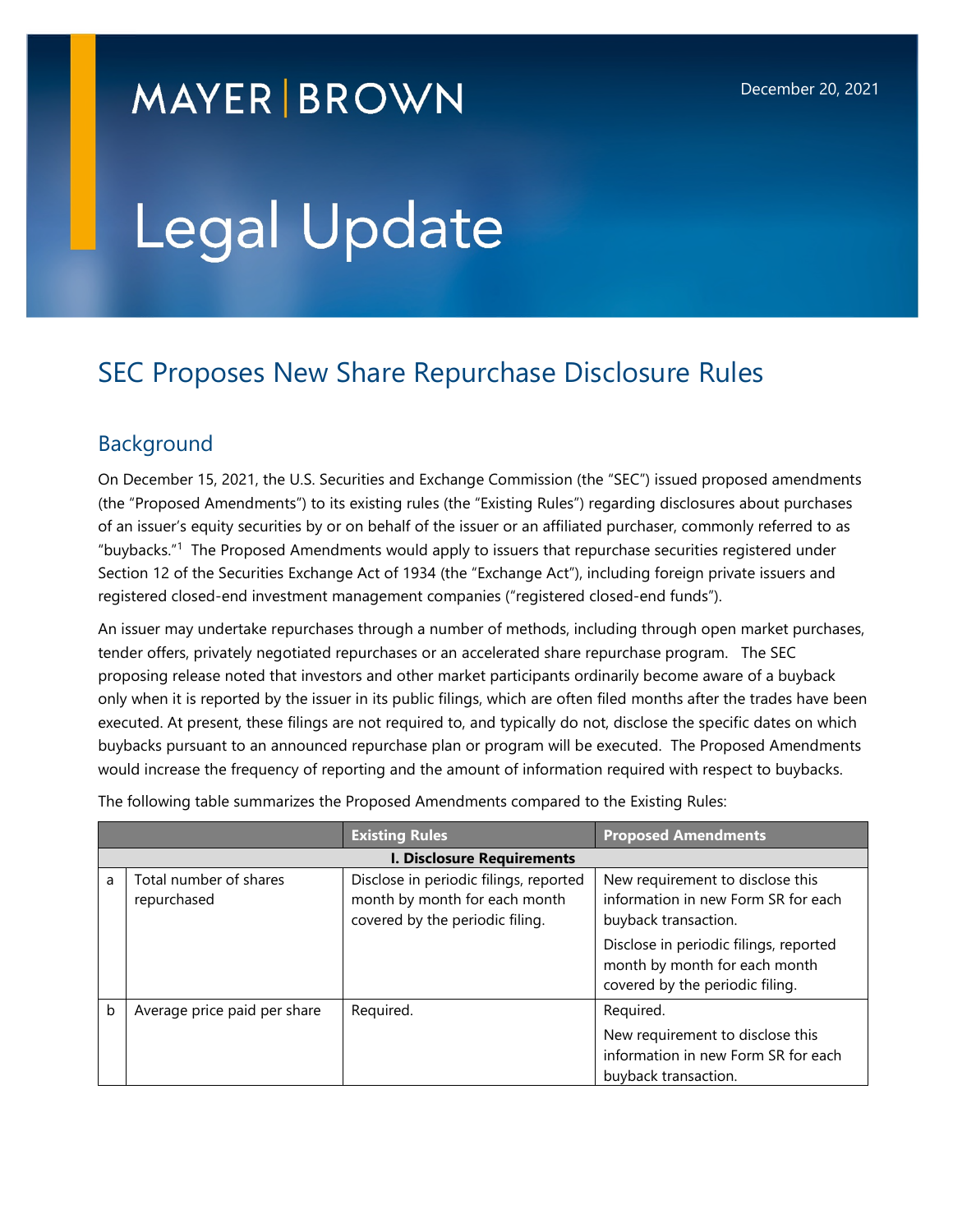|   |                                                                                                           | <b>Existing Rules</b>                                                                       | <b>Proposed Amendments</b>                                                                                                                                                                                                                                                                                                                                              |  |  |
|---|-----------------------------------------------------------------------------------------------------------|---------------------------------------------------------------------------------------------|-------------------------------------------------------------------------------------------------------------------------------------------------------------------------------------------------------------------------------------------------------------------------------------------------------------------------------------------------------------------------|--|--|
| C | Total number of shares<br>repurchased as part of<br>publicly announced plan or<br>program                 | Required.                                                                                   | Required.<br>New requirement to disclose in<br>periodic filings whether buyback was<br>made in reliance on the safe harbor in<br>Exchange Act Rule 10b-18 and/or a<br>plan intended to meet the affirmative<br>defense conditions in Exchange Act<br>Rule 10b5-1(c).<br>New requirement to disclose this<br>information in new Form SR for each<br>buyback transaction. |  |  |
| d | Maximum number of shares<br>that may yet be purchased<br>under plans or programs                          | Required.                                                                                   | Required.                                                                                                                                                                                                                                                                                                                                                               |  |  |
| e | Objective or rationale for the<br>buyback and process/criteria<br>used to determine repurchase<br>amounts | Not required.                                                                               | Required.                                                                                                                                                                                                                                                                                                                                                               |  |  |
| f | Policies and procedures<br>relating to buybacks by<br>officers and directors                              | Not required.                                                                               | Required.                                                                                                                                                                                                                                                                                                                                                               |  |  |
| g | Whether buyback was made<br>pursuant to a plan satisfying<br>Rule 10b5-1(c) affirmative<br>defense        | Not required.                                                                               | Required.                                                                                                                                                                                                                                                                                                                                                               |  |  |
| h | Whether buyback was made in<br>reliance on Rule 10b-18 non-<br>exclusive safe harbor                      | Not required.                                                                               | Required.                                                                                                                                                                                                                                                                                                                                                               |  |  |
| i | Footnote disclosure of<br>principal terms of buyback<br>transaction                                       | Required.                                                                                   | Required, plus disclose material errors<br>or changes to information previously<br>reported on Form SR.                                                                                                                                                                                                                                                                 |  |  |
|   | <b>II. Timing of Disclosure</b>                                                                           |                                                                                             |                                                                                                                                                                                                                                                                                                                                                                         |  |  |
| a | Periodic disclosure of<br>buybacks in public filings (e.g.,<br>$10-Q$ , $10-K$ )                          | Required. Frequency depends on<br>type of issuer and form used.                             | Required. Frequency depends on type<br>of issuer and form used.                                                                                                                                                                                                                                                                                                         |  |  |
| b | Buybacks disclosed on a daily<br>basis                                                                    | Not required.                                                                               | New Form SR requires buybacks to be<br>disclosed one business day after<br>execution of the buyback order (the<br>trade date).                                                                                                                                                                                                                                          |  |  |
|   | <b>III. Mode of Disclosure</b>                                                                            |                                                                                             |                                                                                                                                                                                                                                                                                                                                                                         |  |  |
| a | Machine readable data<br>language required                                                                | Issuer can disclose using non-<br>machine readable data languages<br>(e.g., ASCII or HTML). | Issuer must use machine-readable data<br>language (Inline XBRL).                                                                                                                                                                                                                                                                                                        |  |  |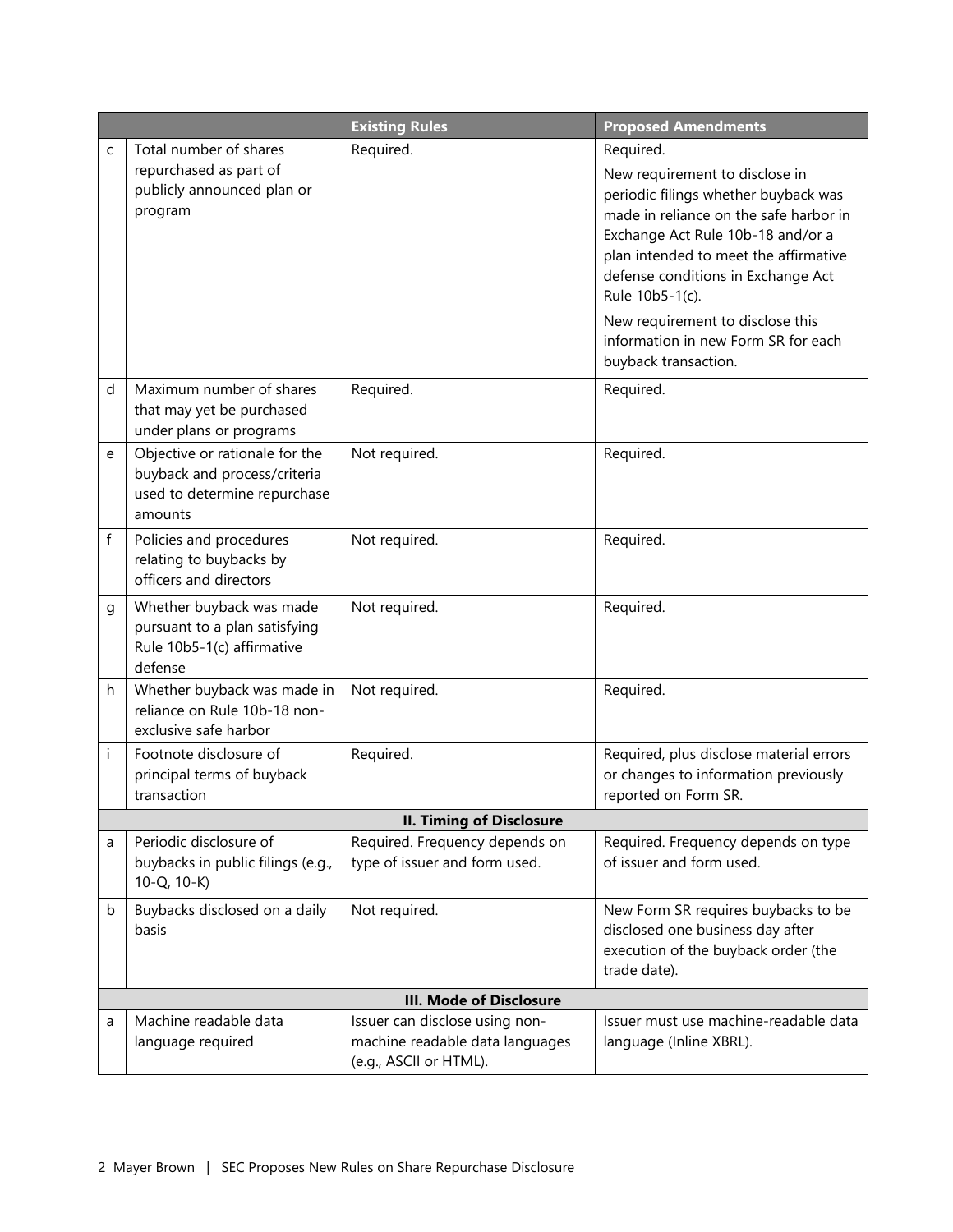#### Proposed Amendments to Buyback Disclosure Requirements

The summary table indicates the information that issuers are required to disclose under the Existing Rules. The Proposed Amendments would add, as summarized above, additional disclosure requirements. Below, we discuss certain of these proposed additional requirements in more detail.

**Affirmative Defense to Insider Trading – Exchange Act Rule 10b5-1(c).** Exchange Act Rule 10b5-1(c) provides an affirmative defense to insider trading allegations relating to an insider's purchase of securities, so long as that purchase is pursuant to a "contract, instruction, or plan." An issuer's buyback plan must conform to the requirements of Rule 10b5-1 in order for an issuer to assert this defense. Under the Existing Rules, there is no additional disclosure required for trades made subject to such a plan. The Proposed Amendments introduce a new requirement that an issuer that intends to conduct a buyback transaction pursuant to a Rule 10b5-1 plan must now disclose (i) in Form SR, the aggregate total number of shares purchased in reliance on the plan and (ii) in the issuer's periodic filings, whether the issuer is making its repurchases pursuant to a plan that meets the conditions of Rule 10b5-1(c).

**Safe Harbor for Common Stock Repurchases – Exchange Act Rule 10b-18.** Exchange Act Rule 10b-18 provides conditions which, if met, provide a safe harbor for repurchases of common stock. Under the Existing Rules, repurchases made pursuant to Rule 10b-18 must be disclosed in the issuer's periodic filings, including Form 10-Q and Form 10-K. Under the Proposed Amendments, the issuer would also need to disclose (i) in Form SR, the aggregate total number of shares repurchased pursuant to Rule 10b-18 and (ii) in its periodic filings, whether the issuer intends for its buybacks to satisfy the conditions of Rule 10b-18.

**Objective or rationale for the buyback and policies and procedures for issuer's directors and officers.**  Under the Proposed Amendments, an issuer would need to disclose in its periodic reports both (i) the objective or rationale for the buyback and the process or criteria used to determine the repurchase amounts and (ii) any policies and procedures relating to purchases and sales of the issuer's securities by its directors and officers during a repurchase program, including any restriction on such transactions.

**Disclosure of principal terms of buyback transaction.** The Existing Rules already require footnote disclosure of the principal terms of all publicly announced repurchase plans or programs, the number of shares purchased other than through a publicly announced plan or program and the nature of the transaction. The Proposed Amendments would continue to require this information to be disclosed in either a footnote or an accompanying narrative, along with expanding this disclosure requirement to include the information discussed in the preceding paragraph. In addition, issuers would be required to furnish an amended Form SR to disclose material errors or changes to information previously reported on Form SR.

**Furnishing of Form SR.** The Proposed Amendments would require issuers to furnish, rather than file, Form SR, meaning that issuers would not be subject to liability for misleading statements under Section 18 of the Exchange Act, and information disclosed in Form SR would not be incorporated by reference into filings under the Securities Act of 1933.

#### Proposed Amendments on Buyback Disclosure Timing

**One Business Day disclosure under Form SR.** Under the Existing Rules, issuers are required to disclose buybacks in their periodic reports. For Section 12 issuers, any purchase made by or on behalf of the issuer or any affiliated purchaser of shares or other units of any class of the issuer's equity securities registered under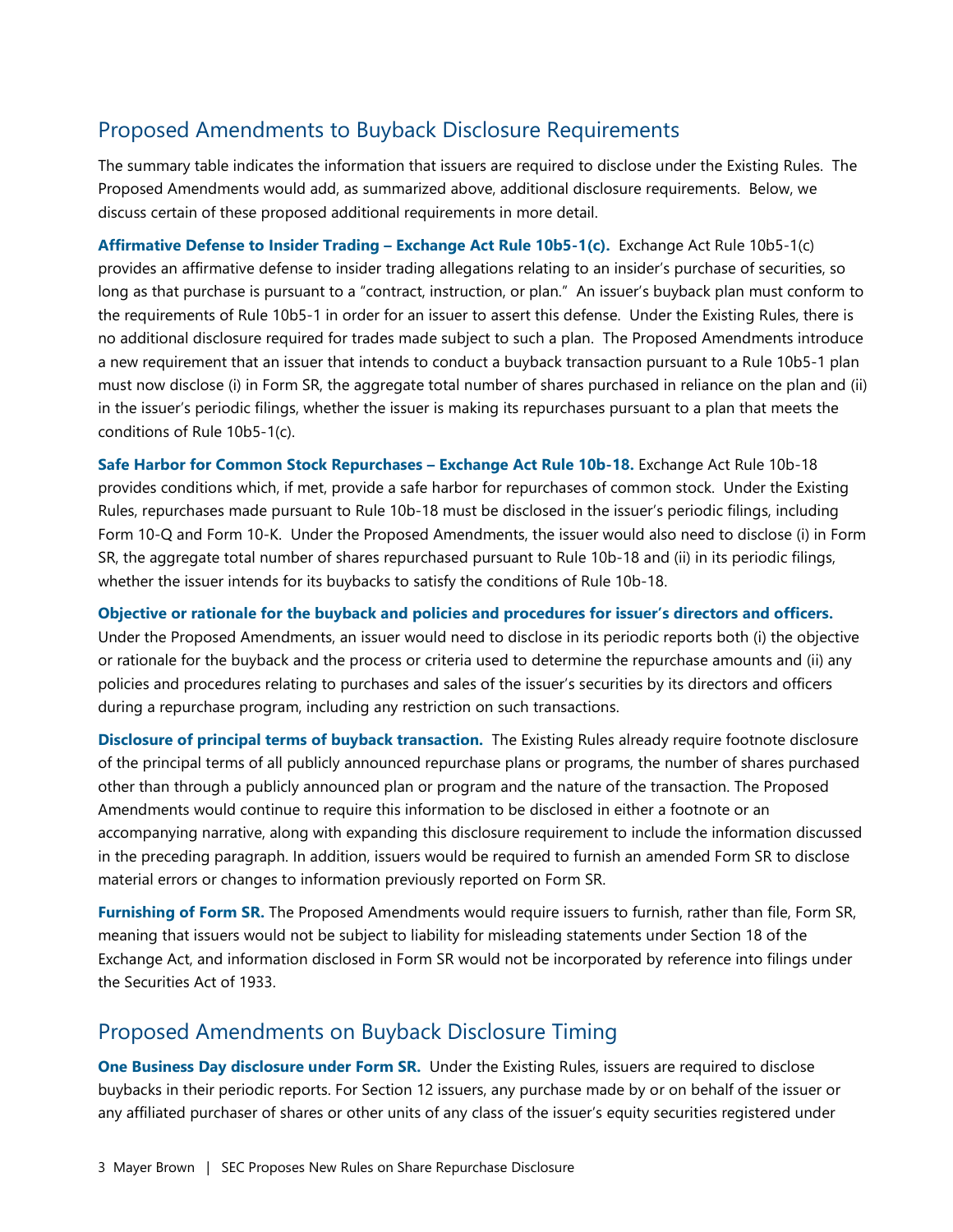Section 12 of the Exchange Act must be disclosed quarterly in Forms 10-Q and 10-K.<sup>2</sup> Foreign private issuers are generally required to disclose buybacks annually,<sup>3</sup> and registered closed-end funds are required to disclose buybacks semi-annually.<sup>4</sup> The Proposed Amendments do not change the Existing Rules as to the frequency of disclosures of buybacks in these periodic filings. However, the Proposed Amendments introduce a new Form SR that requires issuers to disclose buybacks of equity securities within one business day after the buyback is executed.<sup>5</sup>

**Items to be disclosed on Form SR.** The proposed Form SR requires issuers to disclose:

- a. The date of the repurchase;
- b. The class of securities purchased;
- c. The total number of shares (or units) purchased, including all issuer repurchases whether or not made pursuant to publicly announced plans or programs;
- d. The average price paid per share (or unit);
- e. The aggregate total number of shares (or units) purchased on the open market;
- f. The aggregate total number of shares (or units) purchased in reliance on the safe harbor in Exchange Act Rule 10b-18;<sup>6</sup> and
- g. The aggregate total number of shares (or units) purchased pursuant to a plan intended to satisfy the affirmative defense conditions of Exchange Act Rule 10b5-1(c).<sup>7</sup>

The SEC, in its proposing release, states its belief that these new requirements to disclose shares repurchased pursuant to Exchange Act Rules 10b-18 and 10b5-1(c) would "enable investors to better understand how an issuer has structured its repurchase activity," in the interest of providing greater transparency and enabling more timely investor review of buyback transactions.<sup>8</sup>

#### Proposed Amendments on Mode of Buyback Disclosure

**Machine Readable Data Language.** The Existing Rules do not require that a machine readable data language be used for buyback disclosures. Issuers may use non-machine readable data languages such as ASCII or HTML. The Proposed Amendments would require buyback disclosures to be made using a structured, machinereadable data language in Inline XBRL.

#### Practical Considerations

The Proposed Amendments, if implemented, may present additional compliance costs for issuers seeking to implement buyback programs in the future, particularly increased costs associated with furnishing a Form SR one business day following the execution of the buyback order. Issuers should also consider the additional disclosure obligations relating to Exchange Act Rules 10b-18 and 10b5-1(c) that would be imposed by the Proposed Amendments. Moreover, since the Proposed Amendments amend the insider trading provisions under Exchange Act Rule 10b5-1(c), these amendments should be considered in the wider context of recently proposed amendments to Rule 10b5-1.9 See [our client alert on SEC's proposed amendments to Rule 10b5-1's](https://www.mayerbrown.com/-/media/files/perspectives-events/publications/2021/12/sec-proposes-amendments-to-rule-10b51s-affirmative-defense-to-insider-trading-liability.pdf)  [affirmative defense to insider trading liability.](https://www.mayerbrown.com/-/media/files/perspectives-events/publications/2021/12/sec-proposes-amendments-to-rule-10b51s-affirmative-defense-to-insider-trading-liability.pdf)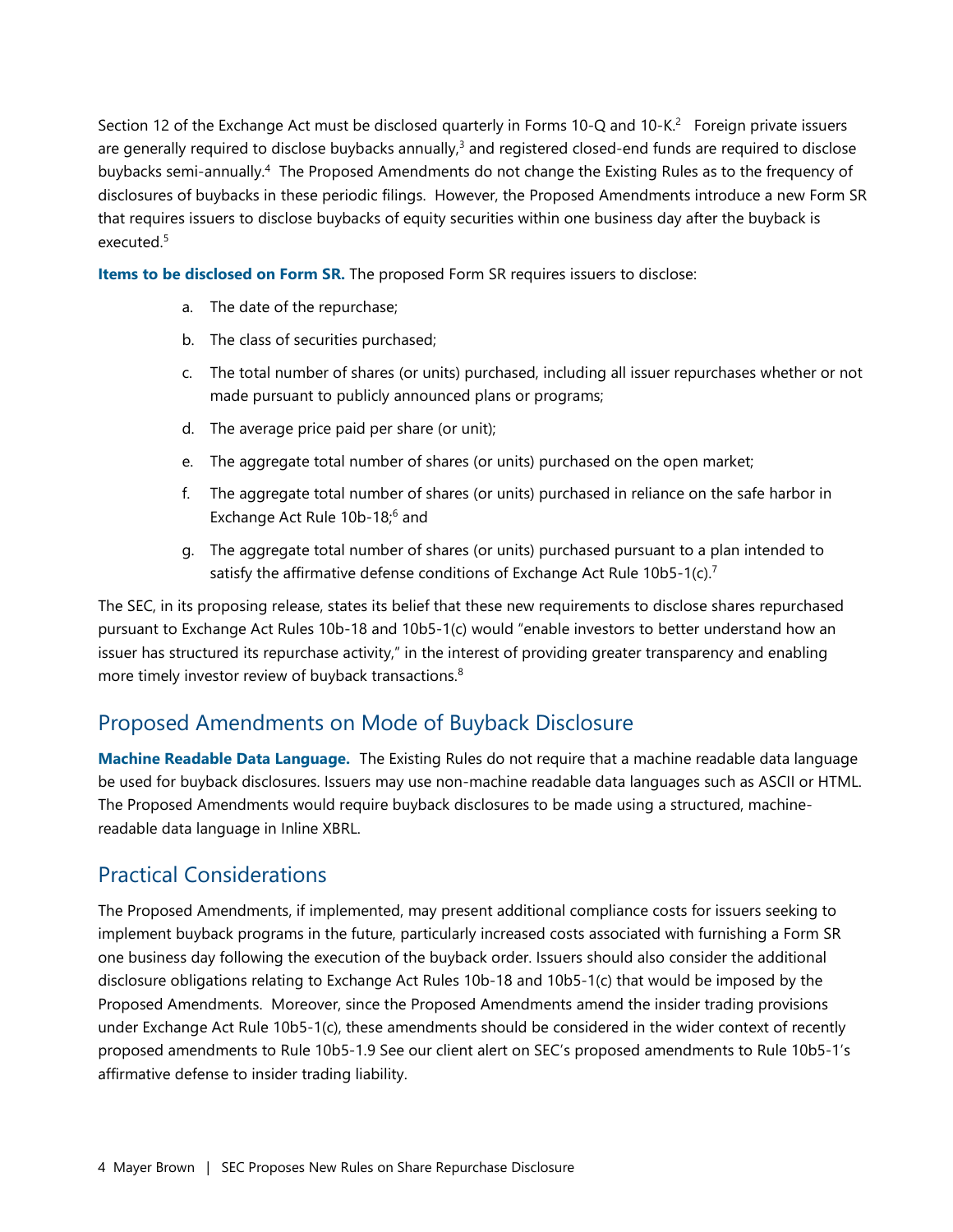The proposed filing requirement of new Form SR one business day after each daily stock purchase could impact share repurchases. As noted by Commissioner Roisman, it is possible that this filing requirement might provide a roadmap of companies' share repurchase strategies, which has the potential to change such strategies.<sup>10</sup>

The Proposed Amendments are in addition to requirements under applicable stock exchange regulations to promptly disclose material news, such as major repurchase announcements.

The Proposed Amendments are subject to a 45-day comment period from the date it is published in the Federal Register, which is a relatively short timeframe that overlaps with major holidays as well as with the comment periods of several other SEC rulemaking proposals. The proposing release raises many questions for comment. Interested parties should assess as soon as possible whether they want to submit a comment letter to highlight issues that are of particular interest to them and if so, begin work on any such comment letter promptly.

See the [Proposed Amendments a](https://www.sec.gov/rules/proposed/2021/34-93783.pdf)nd its related [Fact Sheet](https://www.sec.gov/rules/proposed/2021/34-93783-fact-sheet.pdf) and [SEC announcement.](https://www.sec.gov/news/press-release/2021-257) 

*For more information about the topics discussed in this Legal Update, please contact any of the following authors.*

**Jennifer J. Carlson**  +1 650 331 2065

[jennifer.carlson@mayerbrown.com](mailto:jennifer.carlson@mayerbrown.com)

**Anna T. Pinedo**  +1 212 506 2275 apinedo@mayerbrown.com



**Gonzalo Go**  +1 212 506 2390 ggo@mayerbrown.com

**Laura D. Richman**  +1 312 701 7304 lrichman@mayerbrown.com **Marc Leong**  +1 212 506 2468 mleong@mayerbrown.com

**Christina M. Thomas**  +1 202 263 3344 cmthomas@mayerbrown.com

The Free Writings & Perspectives, or FW&Ps, blog provides news and views on securities regulation and capital formation. The blog provides up-to-the-minute information regarding securities law developments, particularly those related to capital formation. FW&Ps also offers commentary regarding developments

affecting private placements, mezzanine or "late stage" private placements, PIPE transactions, IPOs and the IPO market, new financial products and any other securities-related topics that pique our and our readers' interest. Our blog is available at: [www.freewritings.law.](http://www.freewritings.law/)

#### **ENDNOTES**

<sup>1</sup> See Regulation S-K, Item 703, 17 CFR 229.703, available at https://www.ecfr.gov/current/title-17/chapter-II/part-229#229.703. <sup>2</sup> See Item 2(c) of Form 10-Q, available a[t https://www.sec.gov/files/form10-q.pdf,](https://www.sec.gov/files/form10-q.pdf) and Item 5(c) of Form 10-K, available at [https://www.sec.gov/files/form10-k.pdf.](https://www.sec.gov/files/form10-k.pdf) 

<sup>3</sup> See Item 16E and Instruction to Item 16E of Form 20-F, available at https://www.sec.gov/files/form20-f.pdf.

<sup>4</sup> See Item 9 of Form N-CSR, available at https://www.sec.gov/files/formn-csr.pdf.

<sup>5</sup> The SEC has defined "execution" as the "ending point of a transaction is when the actual exchange of securities and payment occurs, which is known as 'settlement.' The date of execution (i.e., the trade date) marks an earlier point of a securities transaction at which the parties have agreed to its terms and are contractually obligated to settle the transaction." See Section 206(3) of the Investment Advisers Act of 1940, Release No. IA-1732, (July 17, 1998) [63 FR 39505 (July 23, 1998)] at notes 13-14 and accompanying text.

<sup>6</sup> Rule 10b-18, which was adopted in 1982 and amended in 2003, provides a voluntary, non-exclusive "safe harbor" from liability for manipulation under Sections 9(a)(2) and 10(b) of the Exchange Act, and Rule 10b-5,

when an issuer or its affiliated purchaser bids for or purchases shares of the issuer's common stock in accordance with the Rule 10b-18's manner, timing, price, and volume conditions. See *Purchases of Certain Equity Securities by the Issuer and Others*, Release No. 33-8335 (Nov. 10, 2003) [68 FR 64952 (Nov. 17, 2003)]; *Adoption of Safe Harbor*, Release No. 34-19244 (Nov. 17, 1982), [47 FR 53333 (Nov. 26, 1982)].

<sup>7</sup> See Proposing Release at 12. <sup>8</sup> See Proposing Release at 15.

<sup>9</sup> See Securities and Exchange Commission Proposed Rule, "Rule 10b5-1 and Insider Trading," Rel. No. 33-11013, (Dec. 15, 2021), https://www.sec.gov/rules/proposed/2021/33-11013.pdf?utm\_medium=email&utm\_source=govdelivery. 10 Se[e https://www.sec.gov/news/statement/roisman-buybacks-20211215](https://www.sec.gov/news/statement/roisman-buybacks-20211215)